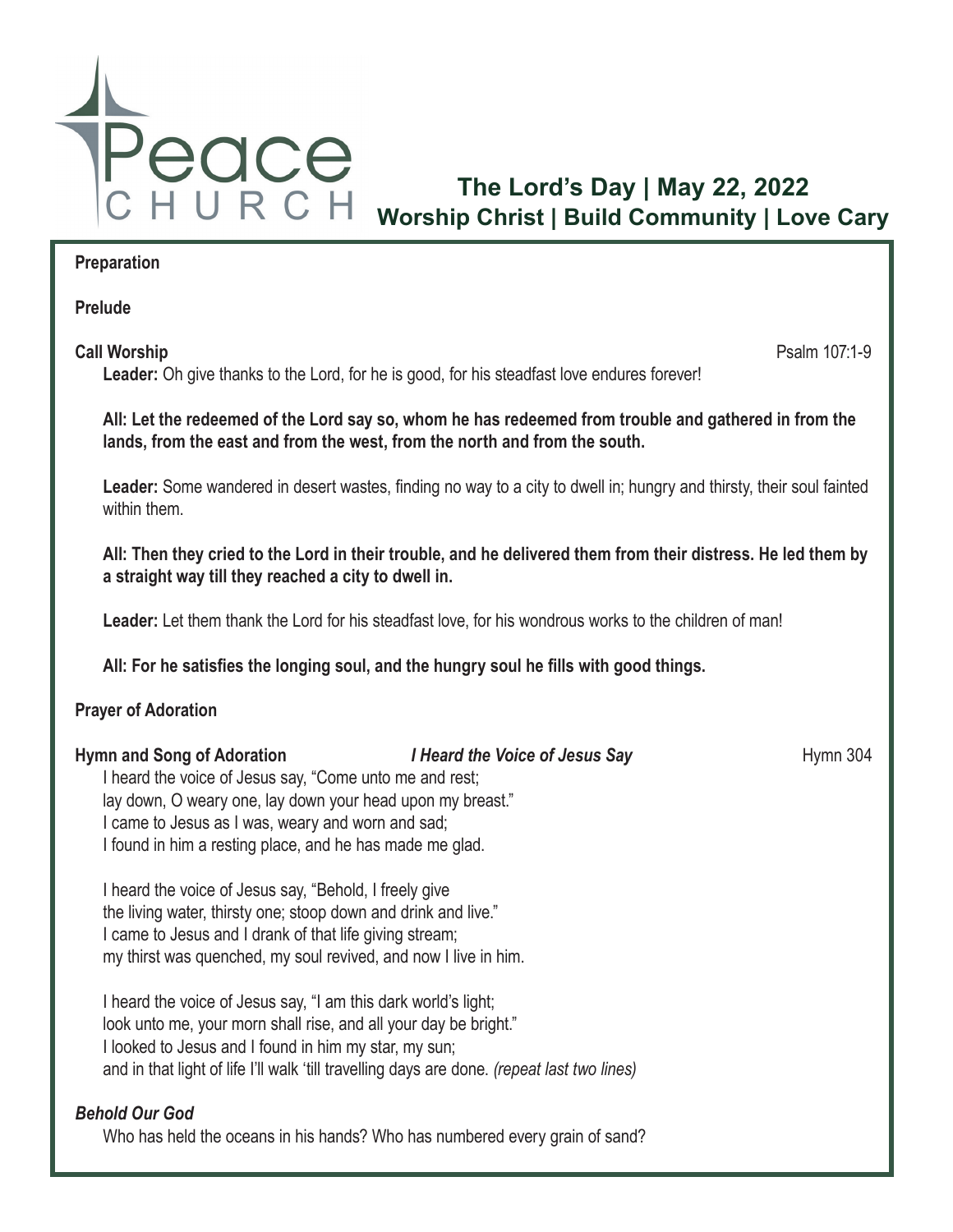Who has felt the nails upon his hand, bearing all the guilt of sinful man? **Confession of Faith** *Westminster Shorter Catechism Question 100* **Leader:** What does the preface of the Lord's Prayer teach us? **All: The preface of the Lord's Prayer (which is, Our Father in heaven) teaches us firstly to draw near to God with all holy reverence and confidence as children to a father able and ready to help us; and secondly, that we should pray with and for others. Call to Confession of Sin** Psalm 90:8 **All: You have set our iniquities before you, our secret sins in the light of your presence.**

#### **Silent Confession**

#### **Assurance of Pardon** Isaiah 55:1-2; John 6:32-35

**Leader:** Come, everyone who thirsts, come to the waters; and he who has no money, come, buy and eat!

#### **All: Come, buy wine and milk without money and without price.**

**Leader:** Why do you spend your money for that which is not bread, and your labor for that which does not satisfy?

#### **All: Listen diligently to me, and eat what is good, and delight yourselves in rich food.**

**Leader:** Jesus then said to them, "Truly, truly, I say to you, it was not Moses who gave you the bread from heaven, but my Father gives you the true bread from heaven. For the bread of God is he who comes down from heaven and gives life to the world." They said to him, "Sir, give us this bread always." Jesus said to them, "I am the bread of life; whoever comes to me shall not hunger, and whoever believes in me shall never thirst.

#### **Hymn of Assurance** *O Great God*

O great God of highest heav'n, occupy my lowly heart. Own it all and reign supreme, conquer every rebel pow'r. Let no vice or sin remain that resists your holy war. You have loved and purchased me, make me yours forevermore.

I was blinded by my sin, had no ears to hear your voice, did not know your love within, had no taste for heaven's joys. Then your Spirit gave me life, opened up your Word to me through the gospel of your Son, gave me endless hope and peace.

Kings and nations tremble at his voice. All creation rises to rejoice.

*Chorus* Behold our God, seated on his throne. Come let us adore him. Behold our king, nothing can compare, come let us adore him!

Who has given counsel to the Lord? Who can question any of his words?

Who can teach the one who knows all things? Who can fathom all his wondrous deeds? *Chorus*

God eternal, humbled to the grave, Jesus, Savior, risen now to reign! *Chorus twice*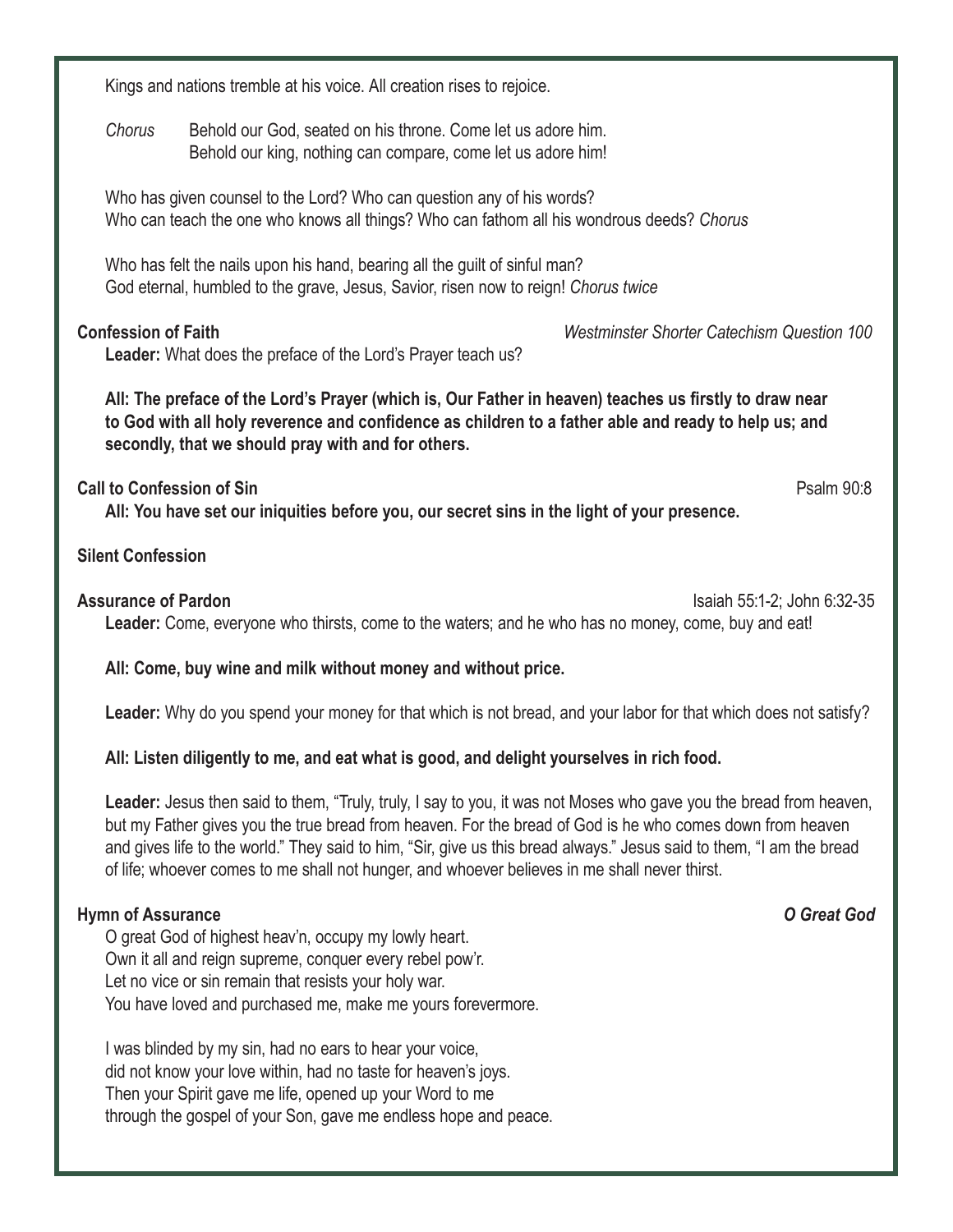Help me now to live a life that's dependent on your grace. Keep my heart and guard my soul from the evils that I face. You are worthy to be praised with my every thought and deed. O great God of highest heav'n, glorify your name through me. You are worthy to be praised with my every thought and deed. O great God of highest heav'n, glorify your name through me.

**Missionary Moment** Vince Purpero, Athletes in Action

**Church Life Announcements**

**Prayer for Offering**

**Offering/Offertory**

**Pastoral Prayer** Dale Walley

#### **Old Testament Reading COLORED 2018 16:13-15**

 $13$  In the evening quail came up and covered the camp, and in the morning dew lay around the camp.  $14$  And when the dew had gone up, there was on the face of the wilderness a fine, flake-like thing, fine as frost on the ground. <sup>15</sup> When the people of Israel saw it, they said to one another, "What is it?" For they did not know what it was. And Moses said to them, "It is the bread that the Lord has given you to eat.

### **New Testament Reading Contract According to the Contract According Contract According Mark 6:30-44**

 $30$  The apostles returned to Jesus and told him all that they had done and taught.  $31$  And he said to them, "Come away by yourselves to a desolate place and rest a while." For many were coming and going, and they had no leisure even to eat. 32 And they went away in the boat to a desolate place by themselves. 33 Now many saw them going and recognized them, and they ran there on foot from all the towns and got there ahead of them. 34 When he went ashore he saw a great crowd, and he had compassion on them, because they were like sheep without a shepherd. And he began to teach them many things. 35 And when it grew late, his disciples came to him and said, "This is a desolate place, and the hour is now late. <sup>36</sup> Send them away to go into the surrounding countryside and villages and buy themselves something to eat." 37 But he answered them, "You give them something to eat." And they said to him, "Shall we go and buy two hundred denarii worth of bread and give it to them to eat?" 38 And he said to them, "How many loaves do you have? Go and see." And when they had found out, they said, "Five, and two fish." 39 Then he commanded them all to sit down in groups on the green grass. 40 So they sat down in groups, by hundreds and by fifties. <sup>41</sup> And taking the five loaves and the two fish, he looked up to heaven and said a blessing and broke the loaves and gave them to the disciples to set before the people. And he divided the two fish among them all. <sup>42</sup> And they all ate and were satisfied. <sup>43</sup> And they took up twelve baskets full of broken pieces and of the fish.

<sup>44</sup> And those who ate the loaves were five thousand men.

**Sermon The Gospel of Mark**  "Sheep in the Wilderness " The Contract of the Rev. Ken Langley

### **Song/Hymn of Rejoicing** *Great Is Thy Faithfulness* **<b>Example 2** Hymn 32

Great is thy faithfulness, O God my Father; there is no shadow of turning with thee; thou changest not, thy compassions, they fail not; as thou hast been thou forever wilt be.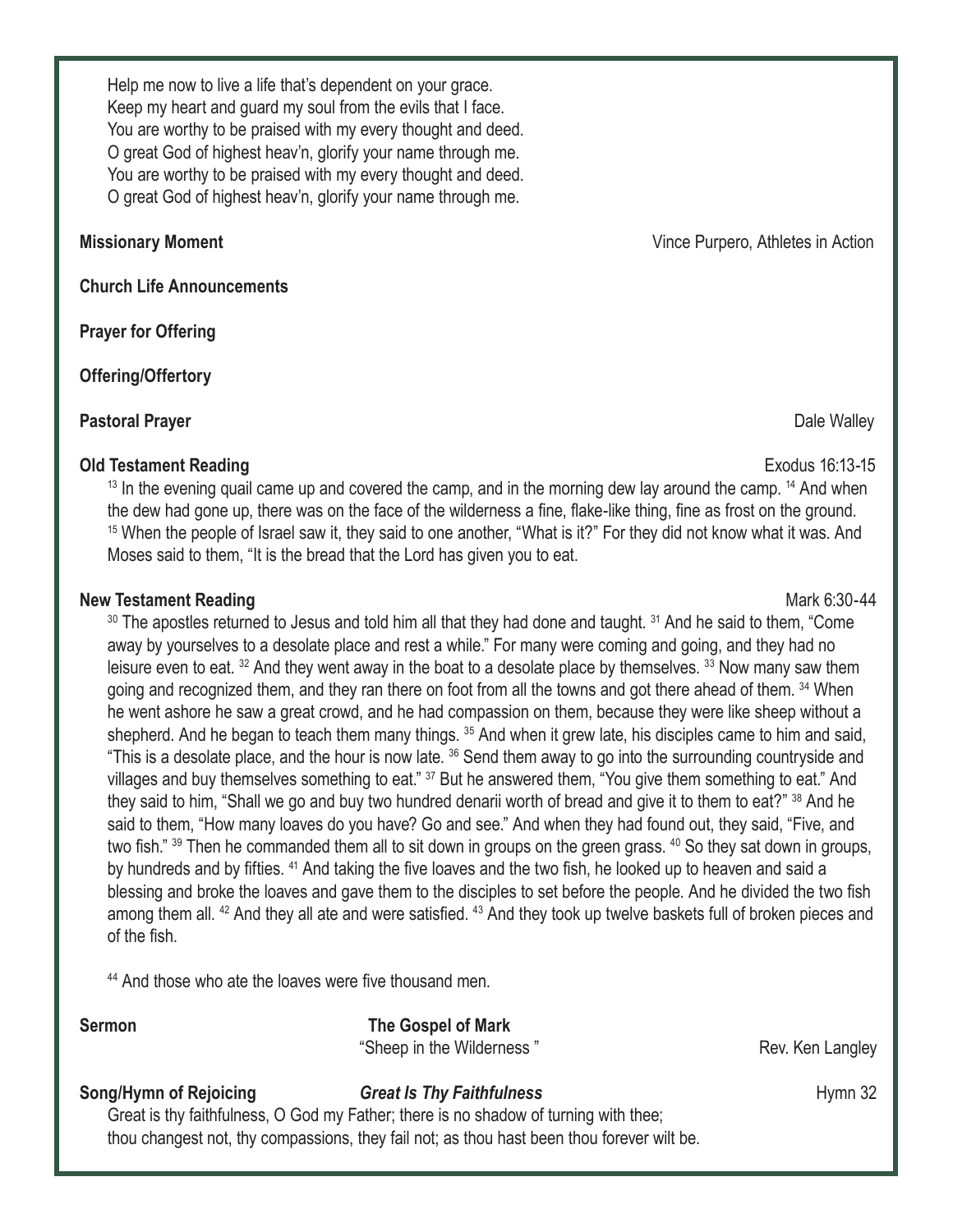*Refrain* Great is thy faithfulness! Great is thy faithfulness! Morning by morning new mercies I see; all I have needed thy hand hath provided. Great is thy faithfulness, Lord, unto me!

Summer and winter and springtime and harvest, sun, moon, and stars in their courses above, join with all nature in manifold witness to thy great faithfulness, mercy, and love. *Refrain*

Pardon for sin and a peace that endureth, thine own dear presence to cheer and to guide, strength for today and bright hope for tomorrow, blessings all mine, with ten thousand beside! *Refrain*

**Benediction**

**Postlude**

All Bible quotations are ESV, unless otherwise noted. Hymn numbers are from the Trinity Hymnal 1990. CCLI License #436020

*Behold Our God— Words and Music by Jonathan , Meghan, and Ryan Baird and Stephen Altrogge; 2011 Sovereign Grace Praise O Great God—Music and Words by Bob Kauflin; 2006 Sovereign Grace Praise*

Teaching Elders Chris Florence, Lead Pastor (chris@peacepca.org) Doug Domin, Associate Pastor (doug@peacepca.org) Ken Langley, Associate Pastor for Worship & Enfolding (kenl@peacepca.org) To see our staff, deacons, and elders, please go to www.peacepca.org/leadership.

> Peace Church (PCA) | www.peacepca.org 1777 W Chatham St, Cary NC 27513 Church office 919-467-5977 or secretary@peacepca.org